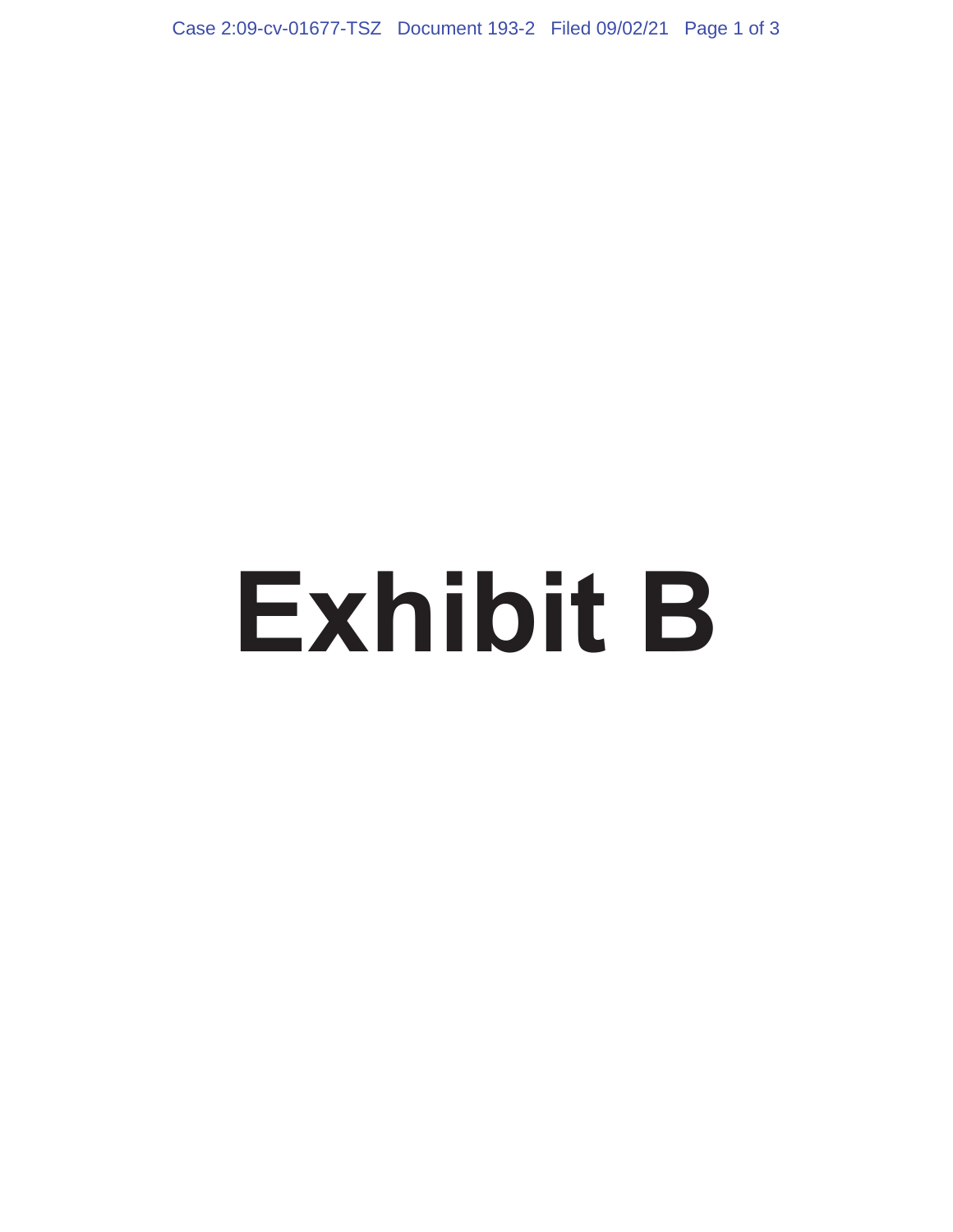# **Exhibit B**

## **Defendants agree to the following commitments to be accomplished post exit in SFY 2022-2023.**

### **1. Mobile Crisis—bolster and sustain crisis services to eligible youth**

- 1.1. Training
	- 1.1.1. Ensure all new WISe providers are required and paid to complete the crisis training curriculum that began in 2018 and develop a plan to provide the training to existing providers.
	- 1.1.2. Modify basic WISe training to include trauma-focused strategies, safety plans and responses (i.e., call 911 if child reports an overdose or other medical emergency) and any other changes based on technical assistance consultation with University of Maryland (https://www.hca.wa.gov/assets/free-or-low-cost/wise-training-module06-crisis.pdf).
- 1.2. Practice Manual
	- 1.2.1. Add standards from basic WISe training (i.e., list of crisis response actions, clarify requirement to schedule meeting three days post-crisis).
	- 1.2.2. Convene and facilitate provider workgroup to draft changes necessary to improve mobile crisis services (i.e., more flexibility on caseloads for roles, flexibility on care coordinator caseloads so that clinicians and crisis responders can have lower caseloads, reducing paperwork requirements)
	- 1.2.3. Ensure changes are reflected in training and Quality Assurance tools
- 1.3. Quality Improvement
	- 1.3.1. Continue to review Quality Improvement Review Tool data to ensure that Managed Care Organizations (MCOs) and providers are effectively implementing proposed solutions to scale, and identifying and problem-solving known or suspected challenges.
	- 1.3.2. Establish performance standards or goals for MCOs regarding mobile crisis services.
	- 1.3.3. Using existing administrative and CANS data, produce regional data profiles describing demographics, mental health treatment needs, and other public service/system involvement (e.g., child welfare, juvenile justice, SUD) of youth in the Medicaid population, youth screened for WISe, and youth receiving WISe services. Share profiles with MCOs and WISe staff in each region as a tool to help identify region-specific areas of strength in the WISe program, as well as opportunities for enhancing linkages with other systems and populations, e.g. transition-age youth, homeless youth, juvenile justice-involved youth, etc.

# **2. WISe "Interest" List**

- 2.1. Evaluate current monitoring of "Interest" Lists and add additional tools for monitoring and update MCO contracts, as needed to track timely access to WISe as required by contract.
- 2.2. Require MCOs to give Notice of Adverse Benefit Determination (NOABD) to all youth/families who qualify for and request WISe but are not enrolled within 10 days.
- 2.3. Provide information to youth and families about how to access WISe-like services in the interim by requiring the NOABD in item 2.2 above to include information about alternative covered services.